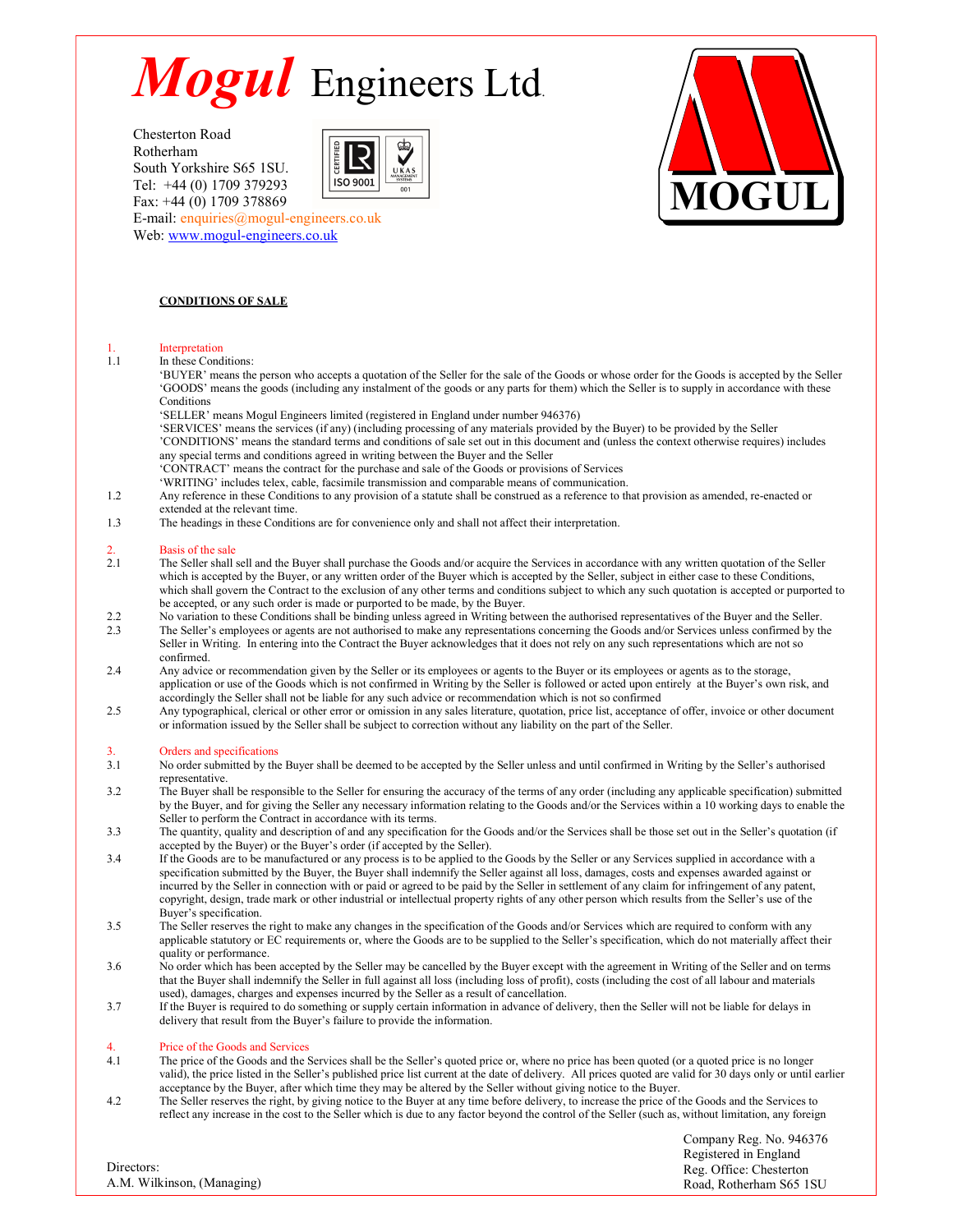South Yorkshire S65 1SU. Tel: +44 (0) 1709 379293 Fax: +44 (0) 1709 378869





E-mail: enquiries@mogul-engineers.co.uk Web: www.mogul-engineers.co.uk

> exchange fluctuation, currency regulation, alteration of duties, significant increase in the costs of labour, materials or other costs of manufacture), any change in delivery dates, quantities or specifications for the Goods and Services which is requested by the Buyer, or any delay caused by any instructions of the Buyer or failure of the Buyer to give the Seller adequate information or instructions.

- 4.3 Except as otherwise stated under the terms of any quotation or in any price list of the Seller, and unless otherwise agreed in Writing between the Buyer and the Seller, all prices are given by the Seller on an ex works basis, and where the Seller agrees to deliver the Goods otherwise than at the Seller's premises, the Buyer shall be liable to pay the Seller's charges for transport. Packaging and insurance.
- 4.4 The price is exclusive of any applicable value added tax, which the Buyer shall be additionally liable to the Seller.

### 5. Terms of payment<br>5.1 Subject to any speed

- Subject to any special terms agreed in Writing between the Buyer and the Seller, the Seller shall be entitled to invoice the Buyer for the price of the Goods and Services on or at any time after delivery of the Goods or performance of the Services, as the case may be, unless the Goods are to be collected by the Buyer or the Buyer wrongfully fails to take delivery of the Goods, in which event the Seller shall be entitled to invoice the Buyer for the price at any time after the Seller has notified the Buyer that the Goods are ready for collection or (as the case may be) the Seller has tendered delivery of the Goods.
- 5.2 The Buyer shall pay the price of the Goods and Services (less any discount to which the Buyer is entitled, but without any other deduction) within 30days of the date of the Seller's invoice, and the Seller shall be entitled to recover the price, notwithstanding that delivery may not have taken place and the property in the Goods has not passed to the Buyer. The time of payment of the price shall be of the essence of the Contract. Receipts for payment will be issued only upon request.
- 5.3 If the Buyer fails to make any payment on the due date then, without prejudice to any other right or remedy available to the Seller, the Seller shall be entitled to:
- 5.3.1 cancel the contract or suspend any further deliveries or performance of the Services to the Buyer;<br>5.3.2 appropriate any payment made by the Buyer to such of the Goods (or the goods supplied under an
- appropriate any payment made by the Buyer to such of the Goods (or the goods supplied under any other contract between the Buyer and the Seller) or Services as the Seller may think fit (notwithstanding any purported appropriation by the Buyer); and
- 5.3.3 Charge the Buyer interest (both before and after any judgment) on the amount unpaid, at the rate of 3 per cent per annum above National Westminster Bank Plc base rate from time to time, until payment in full is made (a part of a month being treated as a full month for the purpose of calculating interest).
- 5.3.4 The Seller shall be entitled to demand payment in full if the Buyer fails to make payment for any instalment payment due.

### 6. Delivery<br>6.1 Delivery

- 6.1 Delivery of the Goods shall be made by the Buyer collecting the Goods at the Seller's premises within 5 business days after the Seller has notified the Buyer that the Goods are ready for collection or, if some other place for delivery is agreed by the Seller, by the Seller delivering the Goods to that place.
- 6.2 Any dates quoted for delivery of the Goods or performance of the Services are approximate only and the Seller shall not be liable for any delay in delivery of the Goods however caused. Time for delivery of the Goods and/or performance of the Services shall not be of the essence of the Contract unless previously agreed by the Seller in writing. The Goods may be delivered or the Services performed by the Seller in advance of the quoted delivery date upon giving reasonable notice to the Buyer.
- 6.3 Where the Goods are to be delivered, or the Services are to be performed, by instalments, each delivery shall constitute a separate contract and failure by the Seller to deliver any one or more of the instalments in accordance with these Conditions or any claim by the Buyer in respect of any one or more instalments shall not entitle the Buyer to treat the Contract as a whole as repudiated.
- 6.4 If the Seller fails to deliver the Goods or perform the Services (or any instalment) for any reason other than any cause beyond the Seller's reasonable control or the Buyer's fault, and the Seller is accordingly liable to the Buyer, the Seller's liability shall be limited to the excess (if any) of the cost to the Buyer (in the cheapest available market) of similar goods or services to replace those not delivered over the price of the Goods or Services.
- 6.5 If the Buyer fails to take delivery of the Goods or fails to give the Seller adequate delivery instructions at the time stated for delivery (otherwise than by reason of any cause beyond the Buyer's reasonable control or by reason of the Seller's fault) then, without prejudice to any other right or remedy available to the Seller, the Seller may:
- 6.5.1 store the Goods until actual delivery and charge the Buyer for the reasonable costs (including insurance) of storage; or 6.5.2
- Sell the Goods at the best price readily obtainable and (after deducting all reasonable storage and selling expenses) account to the Buyer for the excess over the price under the Contract or charge the Buyer for any shortfall below the price under the Contract.

### 7. Risk and property<br>7.1 Risk of damage to

- 7.1 Risk of damage to or loss of the Goods shall pass to the Buyer:<br>7.1.1 in the case of Goods to be delivered at the Seller's premises, at 1
- 7.1.1 in the case of Goods to be delivered at the Seller's premises, at the time when the Seller notifies the Buyer that the Goods are available for collection: or
- 7.1.2 In the case of Goods to be delivered otherwise than at the Seller's premises, at the time of delivery or, if the Buyer wrongfully fails to take delivery of the Goods, the time when the Seller has tendered delivery of the Goods.
- 7.2 Notwithstanding delivery and the passing of risk in the Goods, or any other provision of these Conditions, the property in the Goods shall not pass to the Buyer until the Seller has received in cash or cleared funds payment in full of the price of the Goods the Services and all other goods agreed to be sold by the Seller to the Buyer for which payment is then due.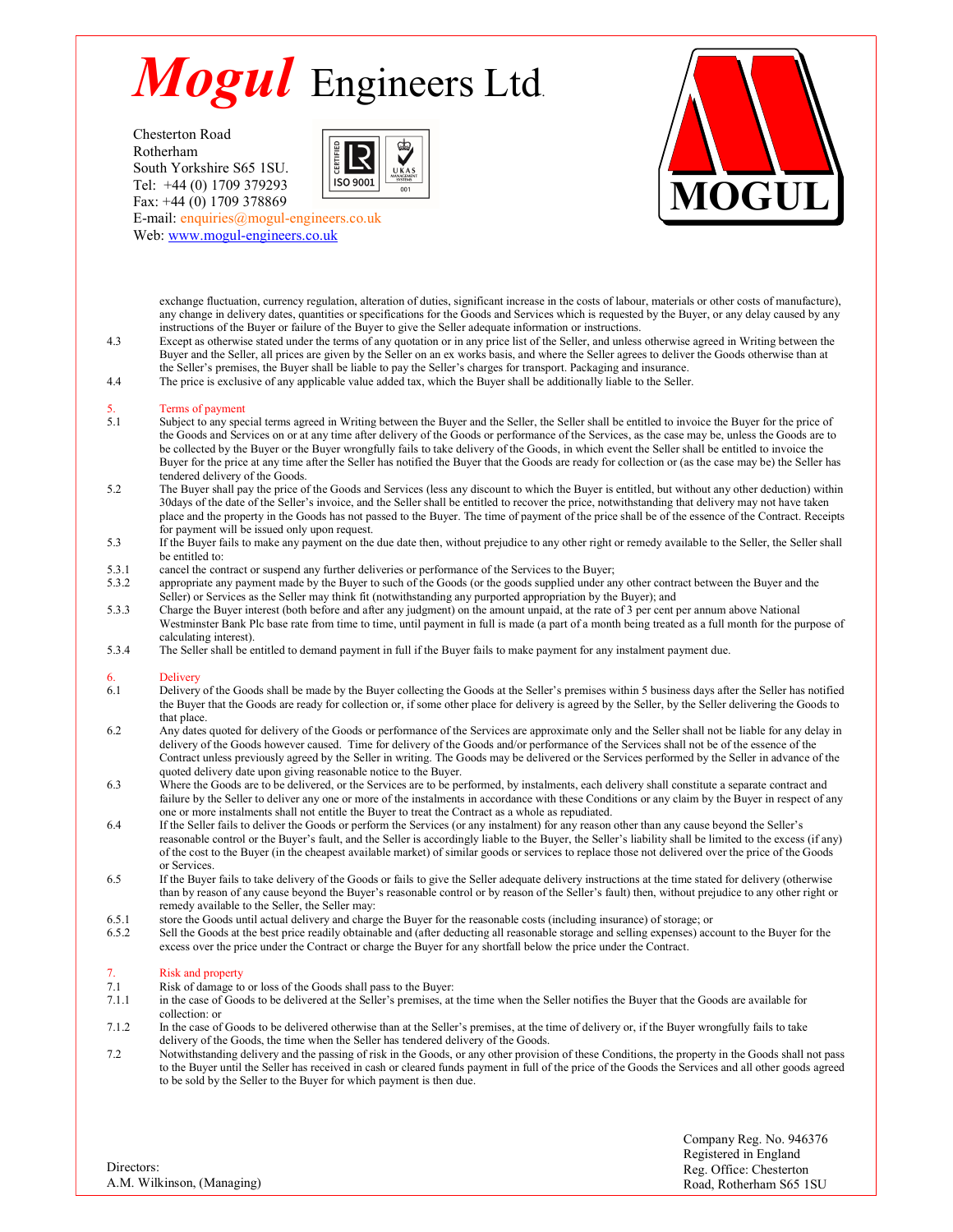South Yorkshire S65 1SU.<br>
Tel. 144 (0) 1700 270202 Tel: +44 (0) 1709 379293 Fax: +44 (0) 1709 378869





E-mail: enquiries@mogul-engineers.co.uk Web: www.mogul-engineers.co.uk

- 7.3 Until such time as the property in the Goods passes to the Buyer, the Buyer shall hold the Goods as the Seller's fiduciary agent and bailee, and shall keep the Goods separate from those of the Buyer and third parties and properly stored, protected and insured and identified as the Seller's property, but shall be entitled to resell or use the Goods in the ordinary course of its business.
- 7.4 Until such time as the property in the Goods passes to the Buyer (and provided the Goods are still in existence and have not been resold), the Seller shall be entitled at any time to require the Buyer to deliver up the Goods to the Seller and, if the Buyer fails to do so forthwith, to enter upon any premises of the Buyer or any third party where the Goods are stored and repossess the Goods.
- 7.5 The Buyer shall not be entitled to pledge or in any way charge by way of security for any indebtedness any of the Goods which remain the property of the Seller, but if the Buyer does so all moneys owing by the Buyer to the Seller shall (without prejudice to any other right or remedy of the Seller) forthwith become due and payable.

## 8. Warranties and liability<br>8.1 Subject to the condition

- Subject to the conditions set out below the Seller warrants that the Goods and Services will correspond with their specification at the time of delivery and that the Services will be performed with reasonable care.
- 
- 8.2 The above warranty is given by the Seller subject to the following conditions:<br>8.2.1 the Seller shall be under no liability in respect of any defect in the Goods or Se the Seller shall be under no liability in respect of any defect in the Goods or Services arising from any drawing, design or specification supplied by the Buyer;
- 8.2.2 the Seller shall be under no liability in respect of any defect arising from fair wear and tear, wilful damage, negligence, abnormal working conditions, failure to follow the Seller's instructions (whether oral or in writing), misuse or alteration or repair of the Goods without the Seller's approval;
- 8.2.3 the Seller shall be under no liability under the above warranty (or any other warranty, condition or guarantee) if the total price for the Goods or Services has not been paid by the due date for payment;
- 8.2.4 The above warranty does not extend to parts, materials or equipment not manufactured by the Seller, in respect of which the Buyer shall only be entitled to the benefit of any such warranty or guarantee as is given by the manufacturer to the Seller.
- 8.3 Subject as expressly provided in these Conditions, and except where the Goods are sold to a person dealing as a consumer (within the meaning of the Unfair Contract Terms Act 1977), all warranties, conditions or other terms implied by statute or common law are excluded to the fullest extent permitted by law.
- 8.4 Where the Goods are sold or services provided under a consumer transaction (as defined by the Consumer Transactions (Restrictions on Statements) Order 1976) the statutory rights of the Buyer are not affect by these Conditions.
- 8.5 Any claim by the Buyer which is based on any defect in the quality or condition of the Goods or of the Services provided or their failure to correspond with specification shall (whether or not delivery is refused by the Buyer) be notified to the Seller within 7 days from the date of delivery or (where the defect or failure was not apparent on reasonable inspection) within a reasonable time after discovery of the defect or failure. If delivery is not refused, and the Buyer does not notify the Seller accordingly, the Buyer shall not be entitled to reject the Goods and/or Services and the Seller shall have no liability for such defect or failure, and the Buyer shall be bound to pay the price as if the Goods had been delivered and/or Services performed in accordance with the Contract.
- 8.6 Where any valid claim in respect of any of the Goods which is based on any defect in the quality or condition of the Goods or their failure to meet specification is notified to the Seller in accordance with these Conditions, the Seller shall be entitled to replace the Goods (or the part in question) free of charge or, at the Seller's sole discretion, refund to the Buyer the price of the Goods (or a proportionate part of the price), but the seller shall have no further liability to the Buyer.
- 8.7 Where any valid claim in respect of any of the Services which is based on any defect in the quality of the Services provided or any failure of the Services to meet specification is notified to the Seller in accordance with these Conditions the Seller shall be entitled to remedy the Services free of charge or, at the Seller's sole discretion, refund to the Buyer the price of the Services (or a proportionate part of the price), but the Seller shall have no further liability of the Buyer.
- 8.8 Except in respect of death or personal injury caused by the Seller's negligence, the Seller shall not be liable to the Buyer by reason of any representation (unless fraudulent), or any implied warranty, condition or other term, or any duty at common law, or under the express terms of the Contract, for any indirect, special or consequential loss of damage (whether for loss of profit or otherwise), costs, expenses or other claims for compensation whatsoever (whether caused by the negligence of the Seller, its employees or agents or otherwise) which arise out of or in connection with the supply of the Goods or their use or resale by the Buyer, or the performance of the Services, and the entire liability of the Seller under or in connection with the Contract shall not exceed the price of the Goods or the Services, except as expressly provided in these Conditions.
- 8.9 The Seller shall not be liable to the Buyer or be deemed to be in breach of the Contract by reason of any delay in performing, or any failure to perform, any of the Seller's obligations in relation to the Goods or Services, if the delay or failure was due to any cause beyond the Seller's reasonable control. Without prejudice to the generality of the foregoing, the following shall be regarded as causes beyond the Seller's reasonable control:
- 
- 8.9.1 Act of God, explosion, flood, tempest, fire or accident;<br>8.9.2 War or threat of war, sabotage, insurrection, civil distur 8.9.2 War or threat of war, sabotage, insurrection, civil disturbance or requisition;<br>8.9.3 Acts. restrictions. regulations. bye-laws. prohibitions or measures of any kine
- Acts, restrictions, regulations, bye-laws, prohibitions or measures of any kind on the part of any governmental, parliamentary or local authority;
- 8.9.4 Import or export regulations or embargoes;<br>8.9.5 Strikes, lock-outs or other industrial actions
- 8.9.5 Strikes, lock-outs or other industrial actions or trade disputes (whether involving employees of the Seller or of a third party);<br>8.9.6 Difficulties in obtaining raw materials, labour, fuel, parts or machinery; 8.9.6 Difficulties in obtaining raw materials, labour, fuel, parts or machinery;<br>8.9.7 Power failure or breakdown in machinery
- Power failure or breakdown in machinery.

Directors: A.M. Wilkinson, (Managing) Company Reg. No. 946376 Registered in England Reg. Office: Chesterton Road, Rotherham S65 1SU